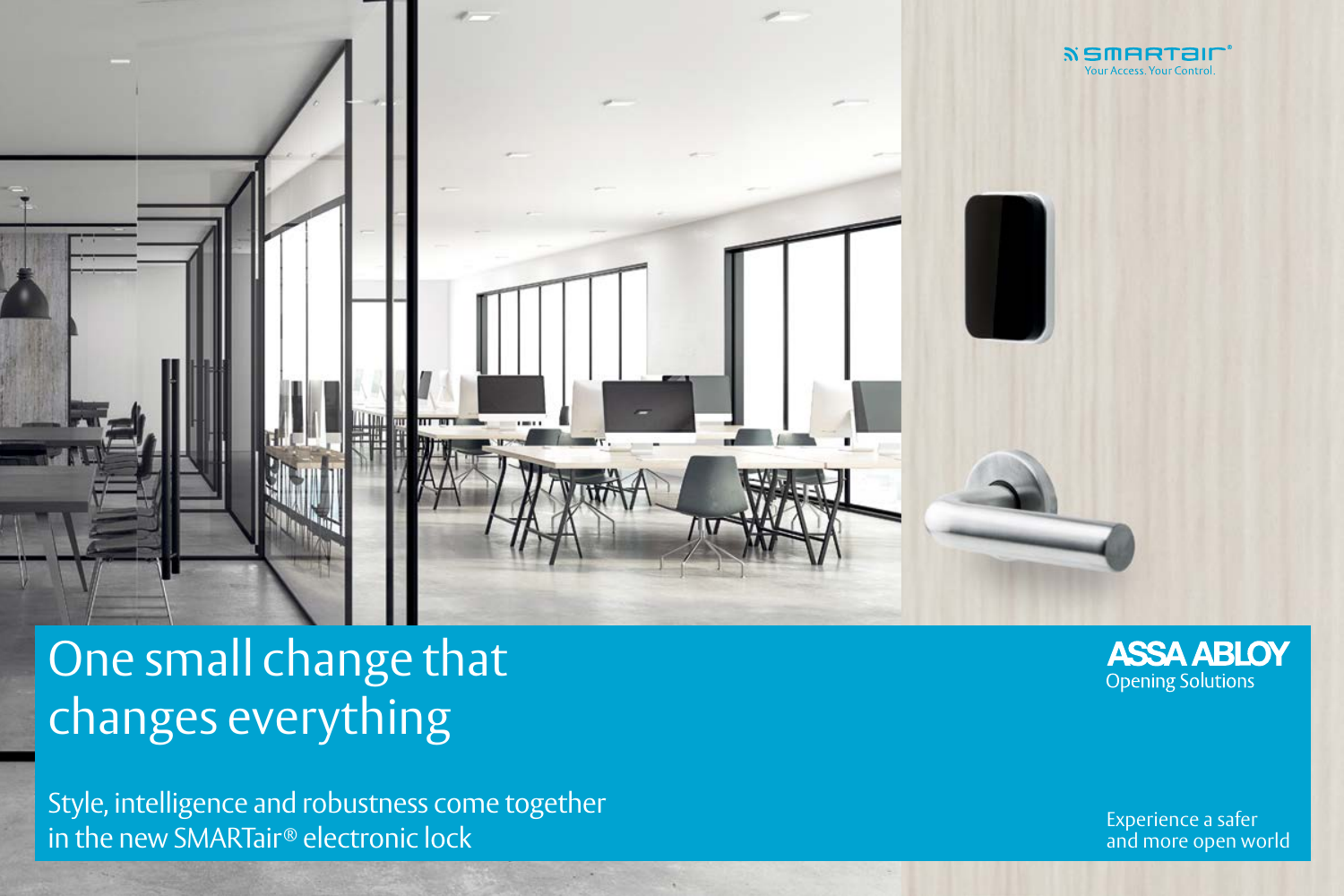The new SMARTair Lock combines the advanced access control features of an electronic escutcheon with the intelligence and superior security of the electromechanical lock. The new Lock is compatible with all

## Responsive, modern security, inside and out

SMARTair systems (STA, OFF, UOC, OPENOW and WIR), RFID technologies (MIFARE, iCLASS, DESFIRE) and mobile access control solutions (Openow and TESA SMARTair Remote app).

> Button for electronic privacy is always included.



0





Automatic deadbolt projection (2.54cm) and panic function.

Bluetooth communication and Wireless online reporting with 1-2 year battery autonomy.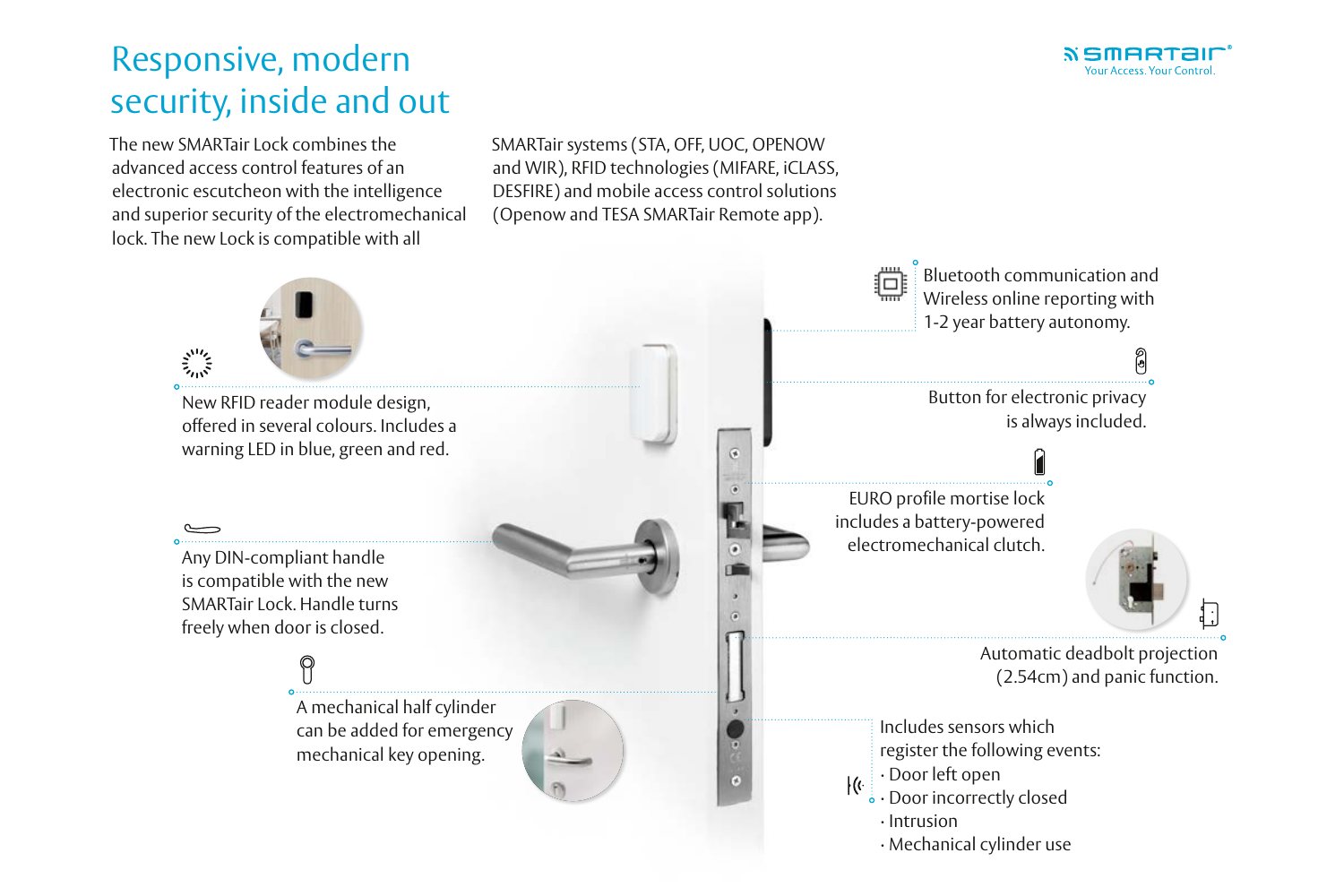## Your Environment, Your Lock



SMARTair's wireless, battery-powered electronic lock is built for anywhere with high traffic volumes, like universities, school, hospitals, co-working spaces, offices, residence blocks, public buildings... It works with every SMARTair management option, online or offline.

The new SMARTair Lock is perfect for doors where, for security reasons, convenient features of an electromechanical lock are required (including door position monitoring).

This device also suits facilities where a minimalist lock design is preferred. Your new SMARTair Lock can be combined with any type of standard handle and makes access control safer, simpler and more efficient — reducing wasted time and expense.



#### Designed to meet the access control needs of high traffic doors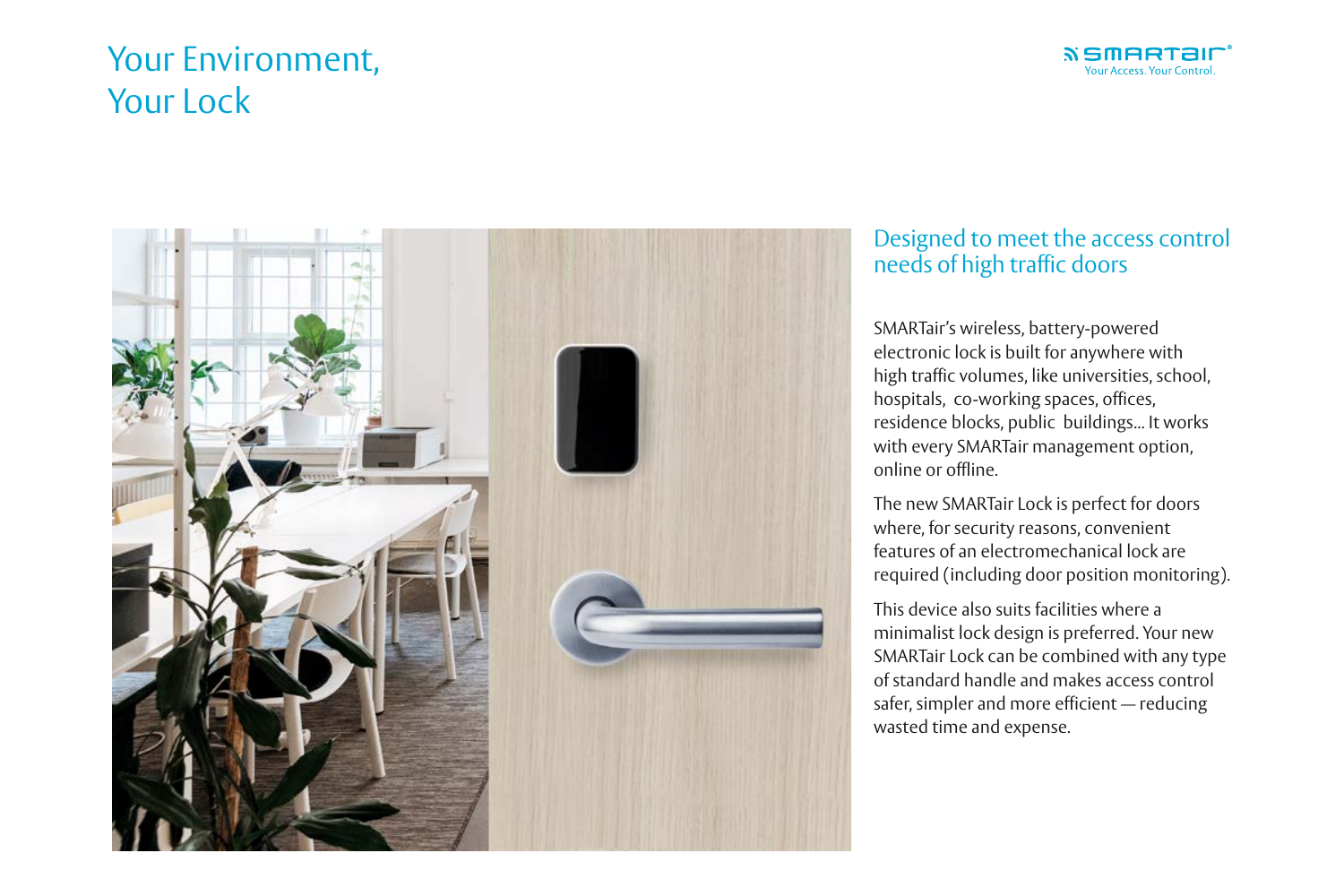### Openow™ Compatible with all forms of intelligence

Welcome to the future of access control. Our lock also offers a new way to open doors: using the Openow™ mobile app. Your site users no longer carry separate credentials, just their smartphone. Security and facility managers boost their efficiency, sending, cancelling and modifying virtual keys whenever they choose.





#### **Practical and convenient**

environments with high traffic and a large

· The lock integrates easily with your existing

- · Safeguards security in intelligent number of access events.
- SMARTair access control system.
- 
- day-to-day cannot pause.

· Facility managers can make real-time decisions and react instantly to any on-site event.

· Has been designed for fast and easy installation in environments where